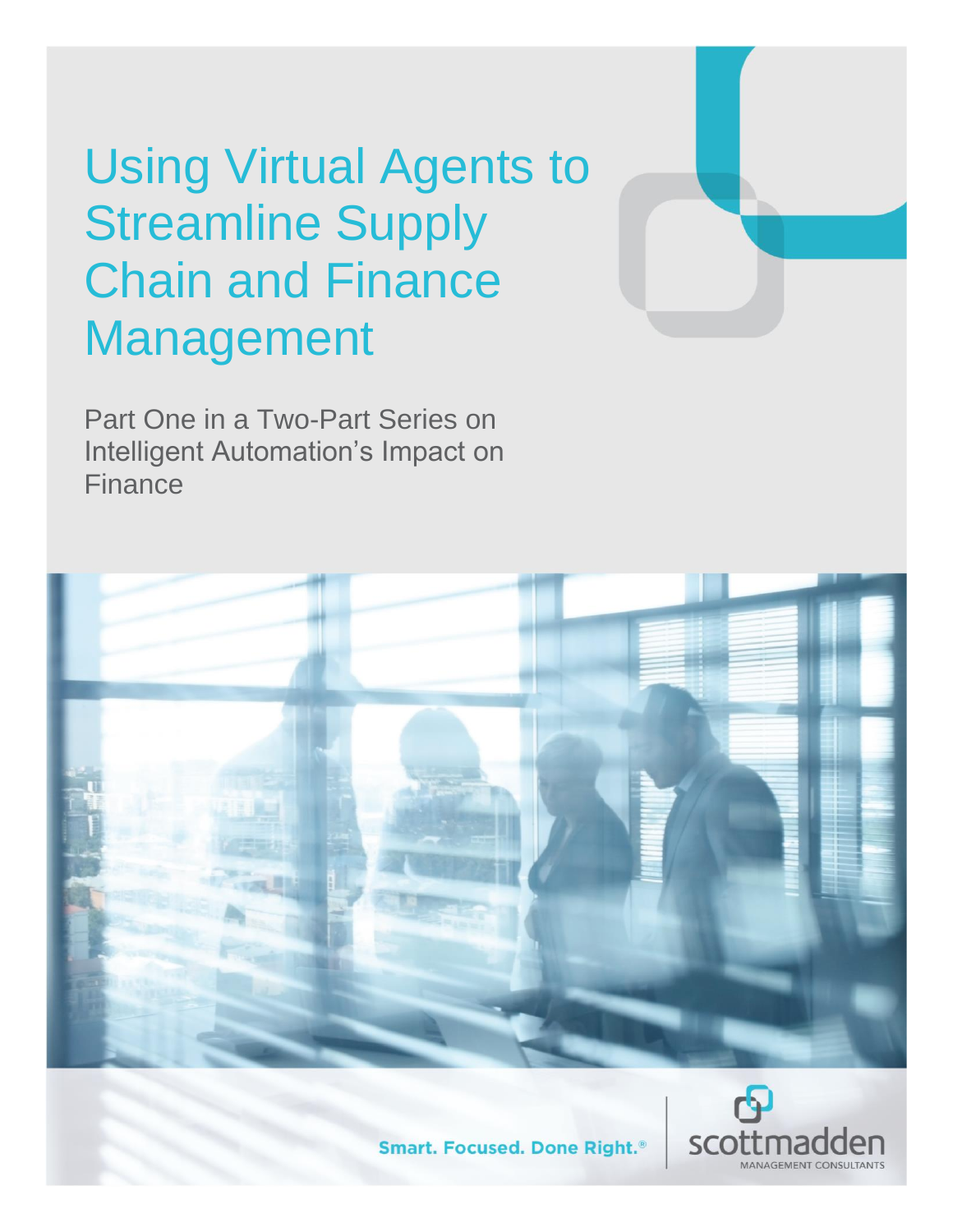

## **OVERVIEW**

The advancements in artificial intelligence (AI), combined with the tremendous popularity of messaging apps, have increased the use of virtual agents (VAs) as conversational tools in back-office functions. VAs are an important component of the digital transformation of supply chain and finance as they automate services and improve accuracy of information exchange with internal and external customers.

The ability for computers to take on cognitive capability (or human interactive traits) is advancing rapidly, and this capability is becoming increasingly embedded in business processes. According to the research firm [Markets and Markets,](https://www.marketsandmarkets.com/Market-Reports/conversational-ai-market-49043506.html?gclid=EAIaIQobChMI9Pil4ou15QIVBofVCh3PaQQgEAAYASAAEgKIPvD_BwE) the global conversational AI market is expected to grow from \$4.2 billion in 2019 to \$15.7 billion by 2024. [Gartner](https://www.gartner.com/smarterwithgartner/chatbots-will-appeal-to-modern-workers/) predicts that 70% of white-collar workers will interact with AIenabled conversational platforms on a daily basis by 2022.



#### **TRANSFORMING THE CUSTOMER EXPERIENCE USING VIRTUAL AGENTS**

VAs (also referred to as virtual reps, intelligent agents, or chat-bots) are customer relationship management software applications that attempt to mimic the interaction of online human service representatives. VAs are programmed to respond like human beings in both language (including accents) and communication (including the detection of emotion). They allow customers to execute routine transactions, such as purchasing catalog items, answering standard questions, and updating customer



1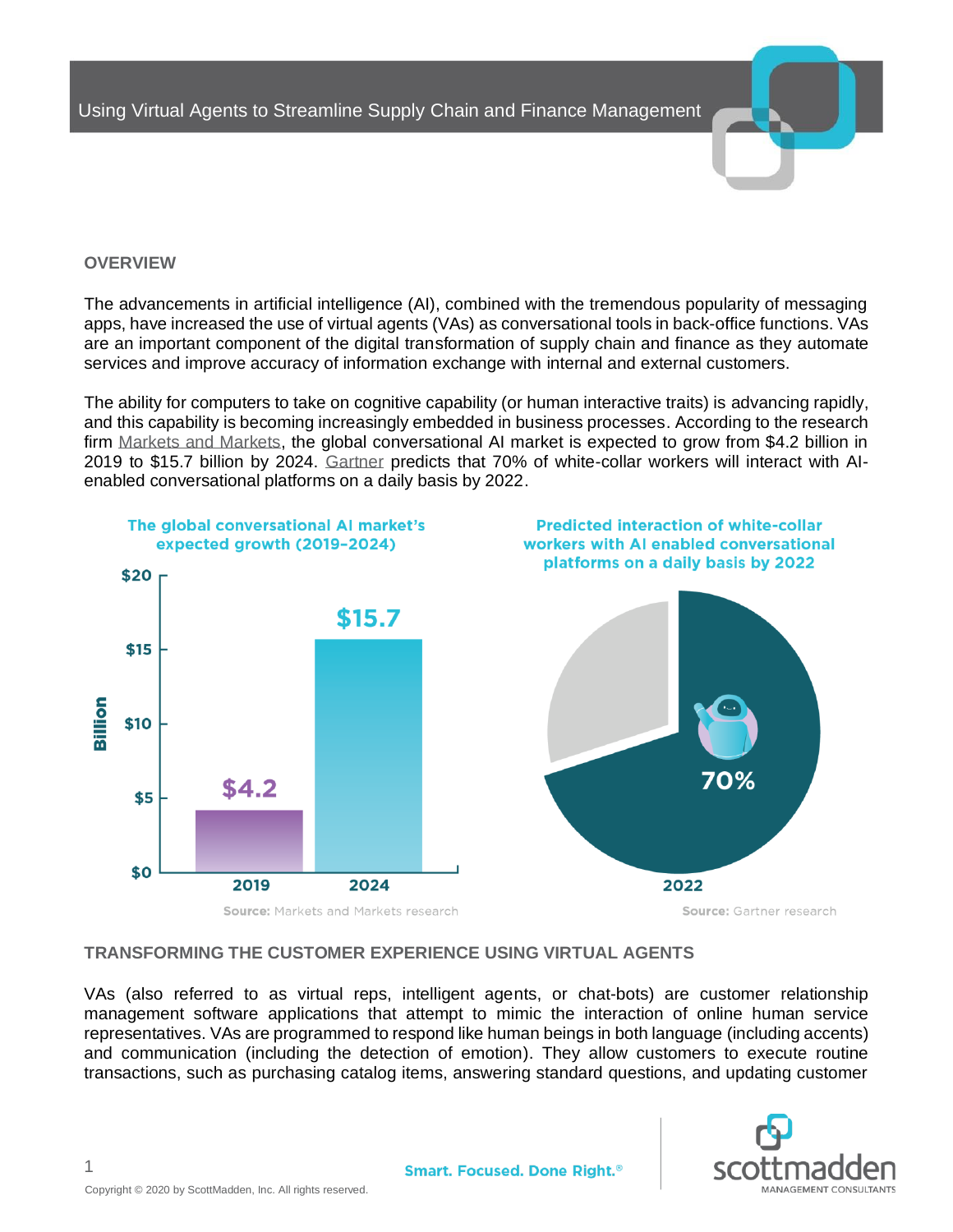profiles. VA software that utilizes voice recognition is becoming better at deciphering the intent of customers and guiding them to their desired outcome, thus providing a level of personalized service.

## **KEY ELEMENTS OF VIRTUAL AGENTS**

While VAs are available with varying capabilities and components, they are typically comprised of three basic elements:



Organizations are using VAs to improve returns on investment for customer call centers and technologies, to eliminate the need for global language capabilities, and to phase out traditional interactive voice response (IVR) technologies that frustrate customers with requests for multiple button pushes. Some examples include:

- **Lower operating costs VAs can help businesses decrease customer support costs by** addressing high-volume, routine questions and freeing up service representatives for escalated or more complex issues
- Extended support Since VAs are not limited to typical human workdays, they are available for support 24/7 – a basic requirement for the on-demand economy
- **Larger-scale support** VAs can translate languages and are time-zone agnostic, which is important when dealing with global business services (regional or country service hubs)
- Improved customer experience  $-$  VAs provide real-time, clear, and targeted answers, which many deem an improvement over traditional phone support with frustrating IVR menus

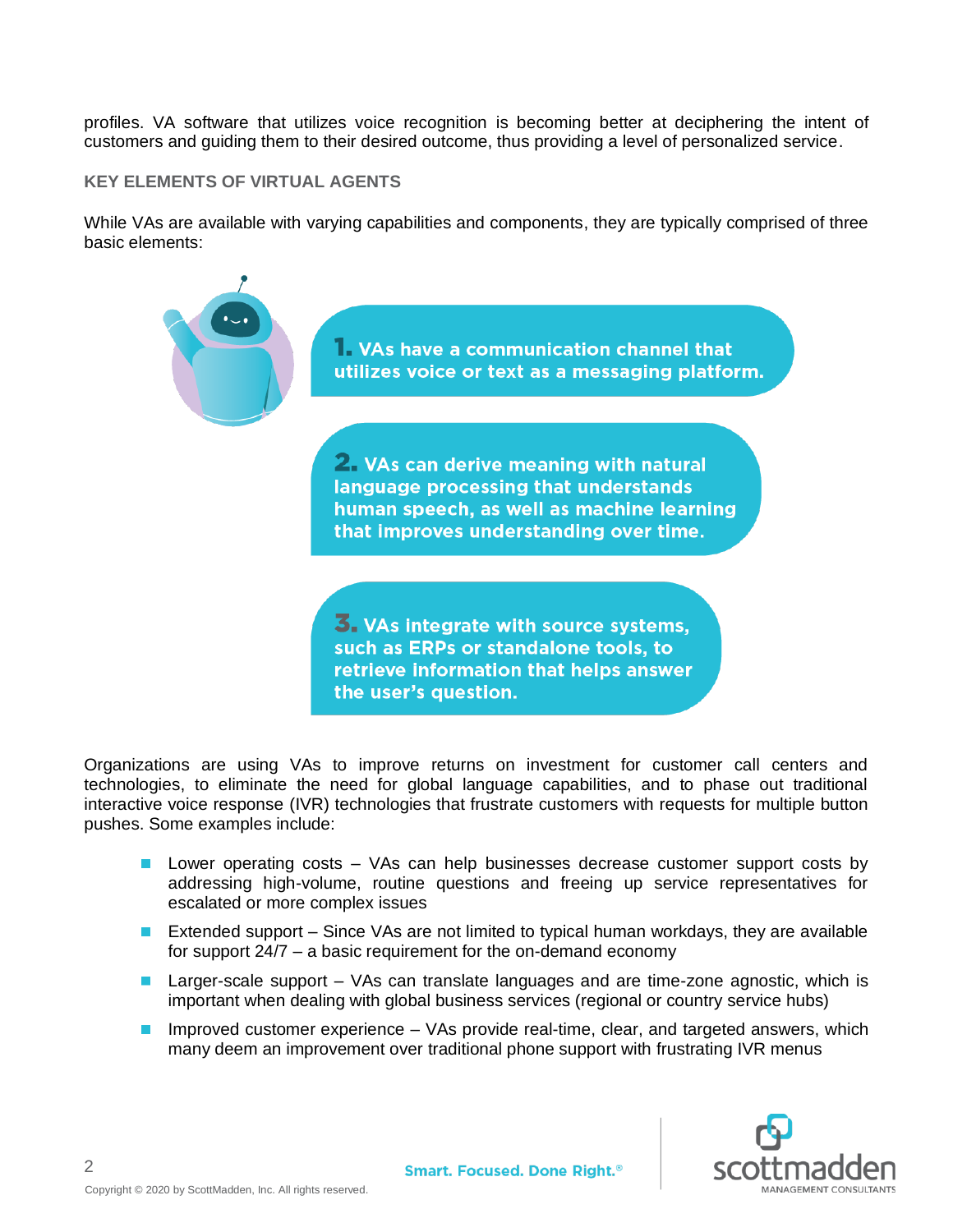# **TWO PRACTICAL USE CASES FOR VIRTUAL AGENTS IN SUPPLY CHAIN AND FINANCE**



A common scenario where VAs can improve supply chain management is providing guidance for routine purchases. In this case, a VA can assist an employee with the completion of a purchase requisition by prompting for information required by the request (e.g., prompts for dates, business justification, specifications, and other details). Also, the VA can guide the process by answering questions the employee has about completing the request. The real-time VA support helps ensure purchase requests are complete and accurate and provides a better user experience.

VAs are also effective at addressing routine inquiries from procurement staff, business unit representatives, suppliers, and other customers. For example, VAs can provide real-time status updates on orders and shipments by retrieving information from systems and displaying answers via chat or voice response. As noted previously, VAs offer advantages over traditional telephone-based support models, which often have complex phone menus and lengthy wait times.

The most common inquiry in accounts payable from suppliers is obtaining the status of an invoice. A VA on a direct access portal or phone service can provide invoice status to suppliers. In this setup, the VA greets the supplier and asks for the invoice number or other search parameters. Integration with an ERP or accounts payable system enables the VA to retrieve the relevant information and communicate the invoice status to the supplier (e.g., received, approved, under resolution, awaiting information, check sent, etc.). These calls commonly consume 30% to 50% of AP staff's work.

VAs can provide support in other areas as well, including assistaÍnce with updating supplier data, enrolling in various programs (e.g., dynamic discounting), and providing copies of documentation, to name a few.



Companies are also realizing the benefits of VAs in order-to-cash processes. Past-due notifications are prime candidates for VAs. They can answer customers' questions regarding past-due notices. They can also handle invoice disputes from customers using workflow to route short payments to the appropriate deduction management group for resolution. VAs can be programmed to note payment history in accounts so that short payments and other collections disputes are documented for future credit-making decisions.